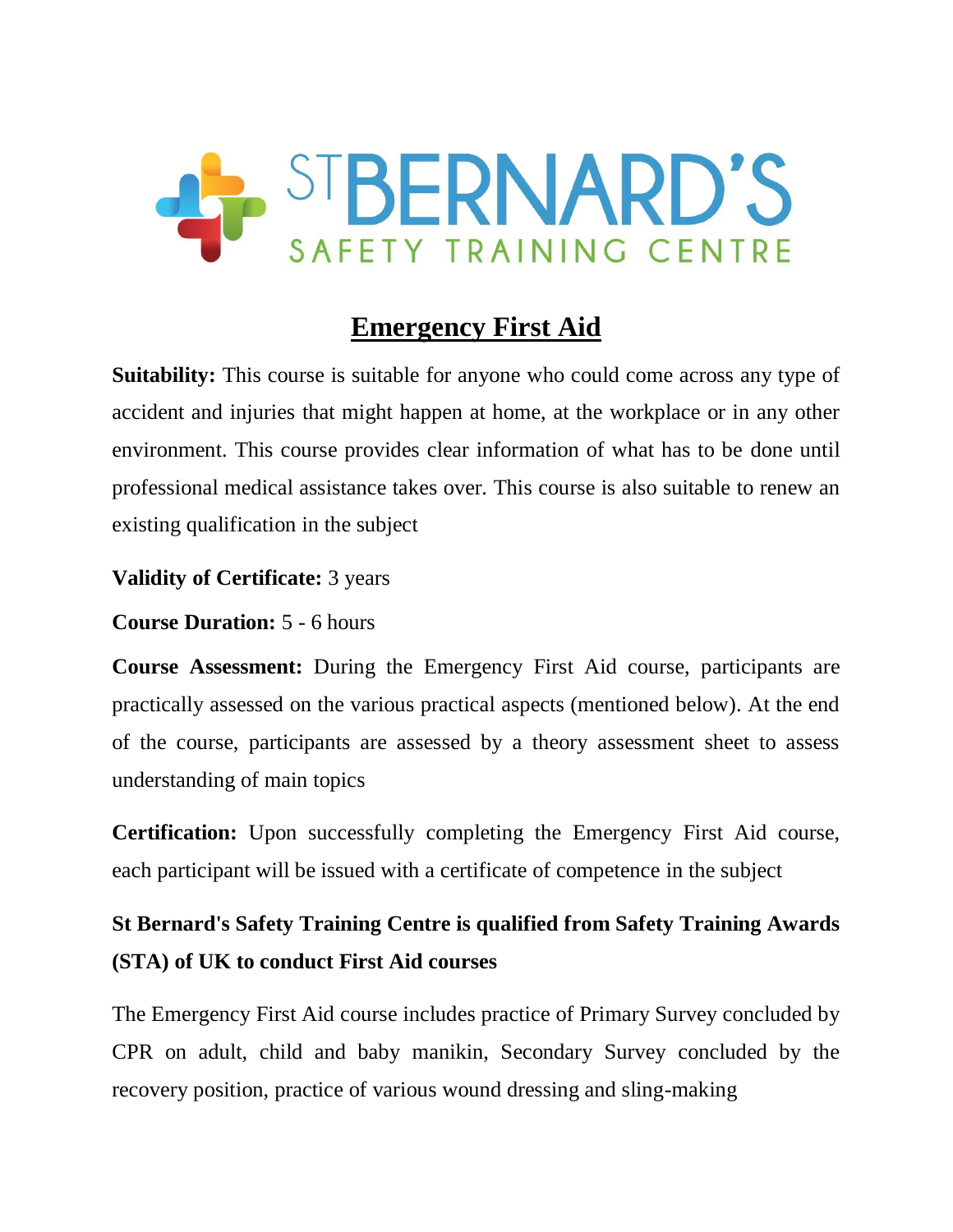The Emergency First Aid course is made up of 5 sections, which are:

# *Introduction to First Aid*

- 1. Aims of First Aid
- 2. Hygienic Aspects when delivering First Aid
- 3. Legal Aspects that concern First Aiders
- 4. Contents of a First Aid Box
- 5. Arriving at the Scene
- 6. Contacting the Emergency Services

## *Minor First Aid Treatments*

- 7. Nose Bleeding
- 8. Panic Attack
- 9. Eye Injuries
- 10. Splinters
- 11. Bruises
- 12. Grazes

# *Major First Aid Treatments*

- 13. Being able to conduct a Primary Survey for an unresponsive, not breathing casualty - CPR
- 14. Being able to conduct a Secondary Survey for an unresponsive, breathing casualty - Secondary Survey
- 15. Choking
- 16. Asthma
- 17. Poisons
- 18. Head Injury

### *Recognition of Various Illnesses and First Aid Treatment*

- 19. Seizures & Epilepsy
- 20. Diabetes
- 21. Stroke
- 22. Fainting

### *Body Injuries and First Aid Treatment*